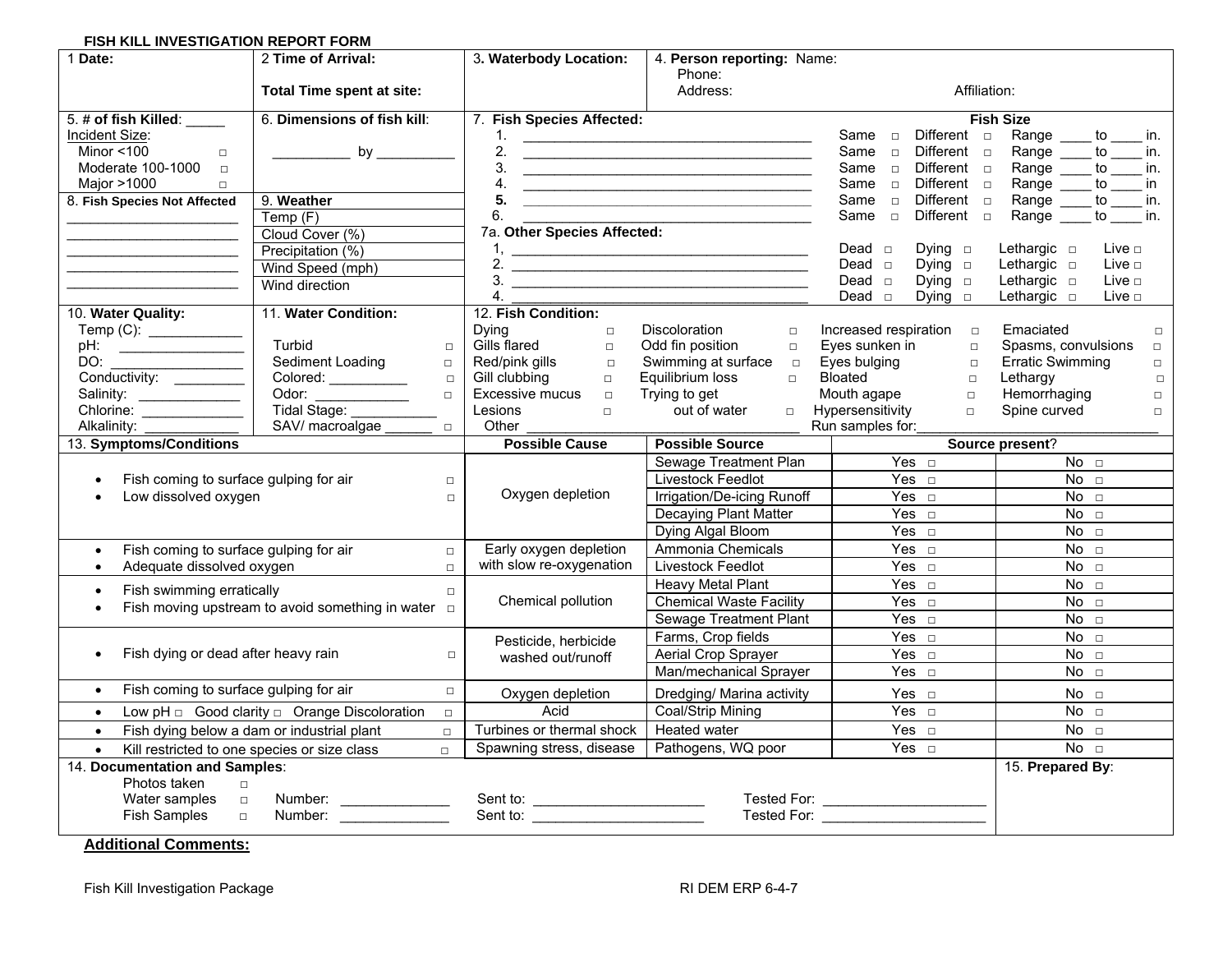# **Fish Kill/Incident Notification**

|                                                                                                     |  | Organization Associated With:<br><u> Communication Associated With:</u> |
|-----------------------------------------------------------------------------------------------------|--|-------------------------------------------------------------------------|
|                                                                                                     |  |                                                                         |
| Specific Location (bridge, highway/state road, landmark, park, etc.): _____________________________ |  |                                                                         |
|                                                                                                     |  |                                                                         |
|                                                                                                     |  |                                                                         |
|                                                                                                     |  |                                                                         |
|                                                                                                     |  |                                                                         |
|                                                                                                     |  |                                                                         |
| Fish Affected? ________ Yes _______ No                                                              |  |                                                                         |
|                                                                                                     |  |                                                                         |
|                                                                                                     |  |                                                                         |
|                                                                                                     |  |                                                                         |
| Persons and Agencies Notified To Respond:                                                           |  |                                                                         |
| <b>NAME</b>                                                                                         |  | DATE/TIME PHONE REPORT SENT TO                                          |
|                                                                                                     |  |                                                                         |
|                                                                                                     |  |                                                                         |
| Division of Enforcement Notified at (401) 222-3070 ________ Yes _______ No                          |  |                                                                         |
|                                                                                                     |  |                                                                         |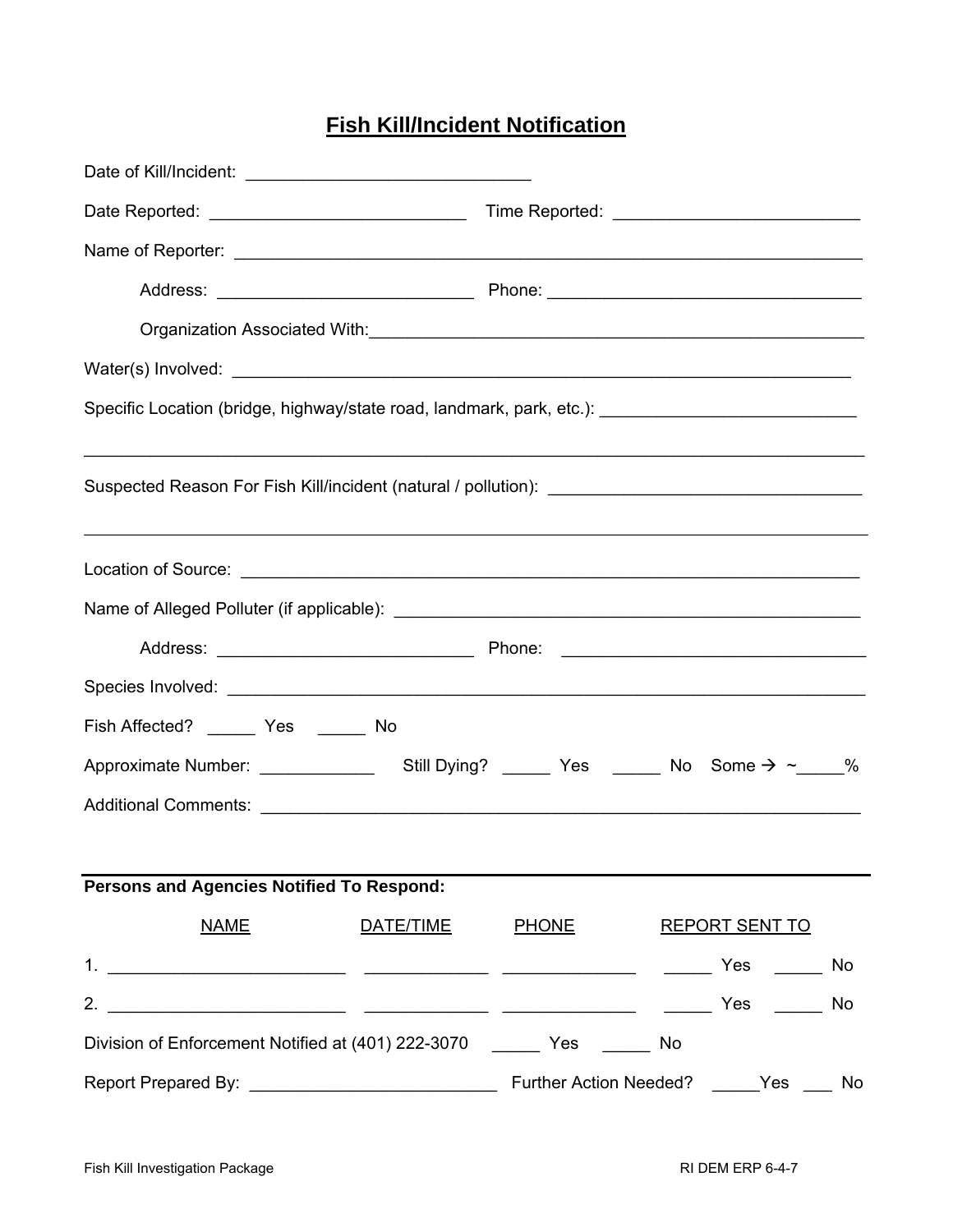## **FISH KILL RESPONSE EQUIPMENT CHECKLIST**

| <u>In kit</u> | <b>Need to locate</b> |                                                  |
|---------------|-----------------------|--------------------------------------------------|
| $\Box$        | $\Box$                | 1. Fish kill forms                               |
| $\Box$        | $\Box$                | 2. Waterproof field notebook                     |
| $\Box$        | $\Box$                | 3. ID tags (COC tags)                            |
| $\Box$        | $\Box$                | 4. Clipboard                                     |
| $\Box$        | $\Box$                | 5. Pens                                          |
| □             | $\Box$                | 6. Permanent markers                             |
| $\Box$        | $\Box$                | 7. Sampling bottles                              |
| $\Box$        | $\Box$                | 8. Dissecting/Necropsy kit                       |
| $\Box$        | $\Box$                | 9. First aid kit                                 |
| $\Box$        | $\Box$                | 10. Tape measure                                 |
| $\Box$        | $\Box$                | 11. Disposable chemical resistant gloves         |
| $\Box$        | $\Box$                | 12. Fish shipping bags & ties                    |
| $\Box$        | $\Box$                | 13. Garbage bags                                 |
| $\Box$        | $\Box$                | 14. Paper towels                                 |
| $\Box$        | $\Box$                | 15. Measuring board                              |
| $\Box$        | $\Box$                | 16. Hand tally's/counters                        |
| $\Box$        | $\Box$                | 17. Camera                                       |
| $\Box$        | $\Box$                | 18. Cooler                                       |
| $\Box$        | $\Box$                | 19. Ice                                          |
| □             | $\Box$                | 20. Air pumps                                    |
| $\Box$        | $\Box$                | 21. Oxygen tablets                               |
| $\Box$        | $\Box$                | 22. YSI meter (DO, salinity, temp, conductivity) |
| $\Box$        | $\Box$                | 23. LaMotte Saltwater Test Kit                   |
| □             | $\Box$                | 24. Chlorine test strips                         |
| $\Box$        | $\Box$                | 25. Thermometer                                  |
| $\Box$        | □                     | 26. Waders/boots                                 |
| □             | $\Box$                | 27. AFS Guidelines/Fish Inv. Manual              |
| □             | $\Box$                | 28. Fish tote                                    |
| □             | $\Box$                | 29. Dip nets                                     |
| □             | □                     | 30. Scale                                        |
| □             | $\Box$                | 31. Flashlight                                   |
| □             | □                     | 32. Nautical chart                               |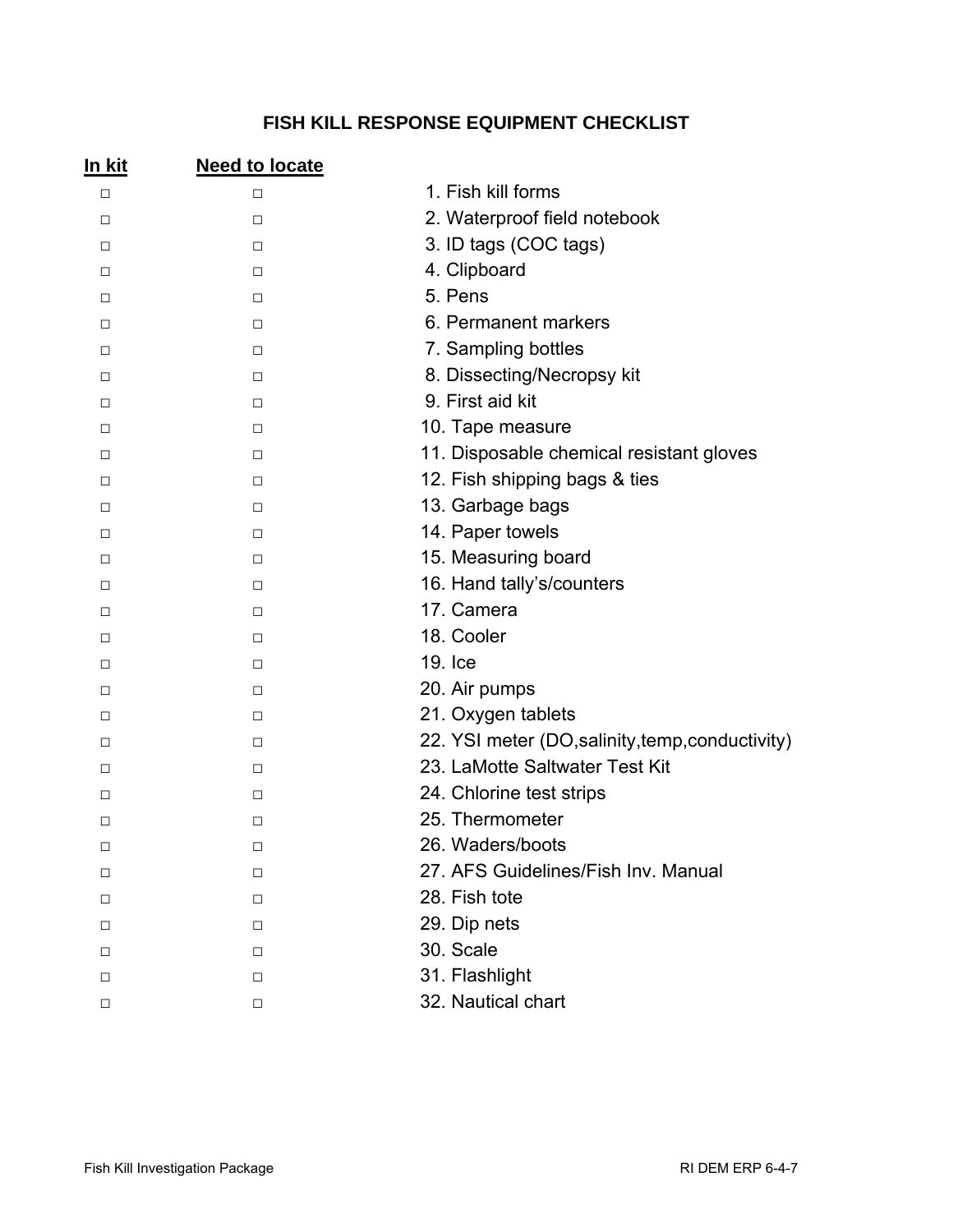|               |  |                                                                                                                | <b>FISH-COUNTING RECORD</b> |  |  |  |  |
|---------------|--|----------------------------------------------------------------------------------------------------------------|-----------------------------|--|--|--|--|
|               |  | Date: ___________________Time: Start __________Finish ___________Name of investigator(s): ____________________ |                             |  |  |  |  |
|               |  |                                                                                                                |                             |  |  |  |  |
|               |  | (Transects) # of Transects ___________ Transect # ___________ Notes: _______________________________           |                             |  |  |  |  |
|               |  |                                                                                                                | <b>SPECIES</b>              |  |  |  |  |
| <b>INCHES</b> |  |                                                                                                                |                             |  |  |  |  |
|               |  |                                                                                                                |                             |  |  |  |  |
| $\mathbf{1}$  |  |                                                                                                                |                             |  |  |  |  |
|               |  |                                                                                                                |                             |  |  |  |  |
| 31            |  |                                                                                                                |                             |  |  |  |  |
|               |  |                                                                                                                |                             |  |  |  |  |
|               |  |                                                                                                                |                             |  |  |  |  |
| 5             |  |                                                                                                                |                             |  |  |  |  |
| 61            |  |                                                                                                                |                             |  |  |  |  |
|               |  |                                                                                                                |                             |  |  |  |  |
| 8             |  |                                                                                                                |                             |  |  |  |  |
| 9             |  |                                                                                                                |                             |  |  |  |  |
| 10            |  |                                                                                                                |                             |  |  |  |  |
| 11            |  |                                                                                                                |                             |  |  |  |  |
| 12            |  |                                                                                                                |                             |  |  |  |  |
| 13            |  |                                                                                                                |                             |  |  |  |  |
|               |  |                                                                                                                |                             |  |  |  |  |
| 14            |  |                                                                                                                |                             |  |  |  |  |
| 15            |  |                                                                                                                |                             |  |  |  |  |
| 16            |  |                                                                                                                |                             |  |  |  |  |
| 17            |  |                                                                                                                |                             |  |  |  |  |
| 18            |  |                                                                                                                |                             |  |  |  |  |
| 19            |  |                                                                                                                |                             |  |  |  |  |
| 20            |  |                                                                                                                |                             |  |  |  |  |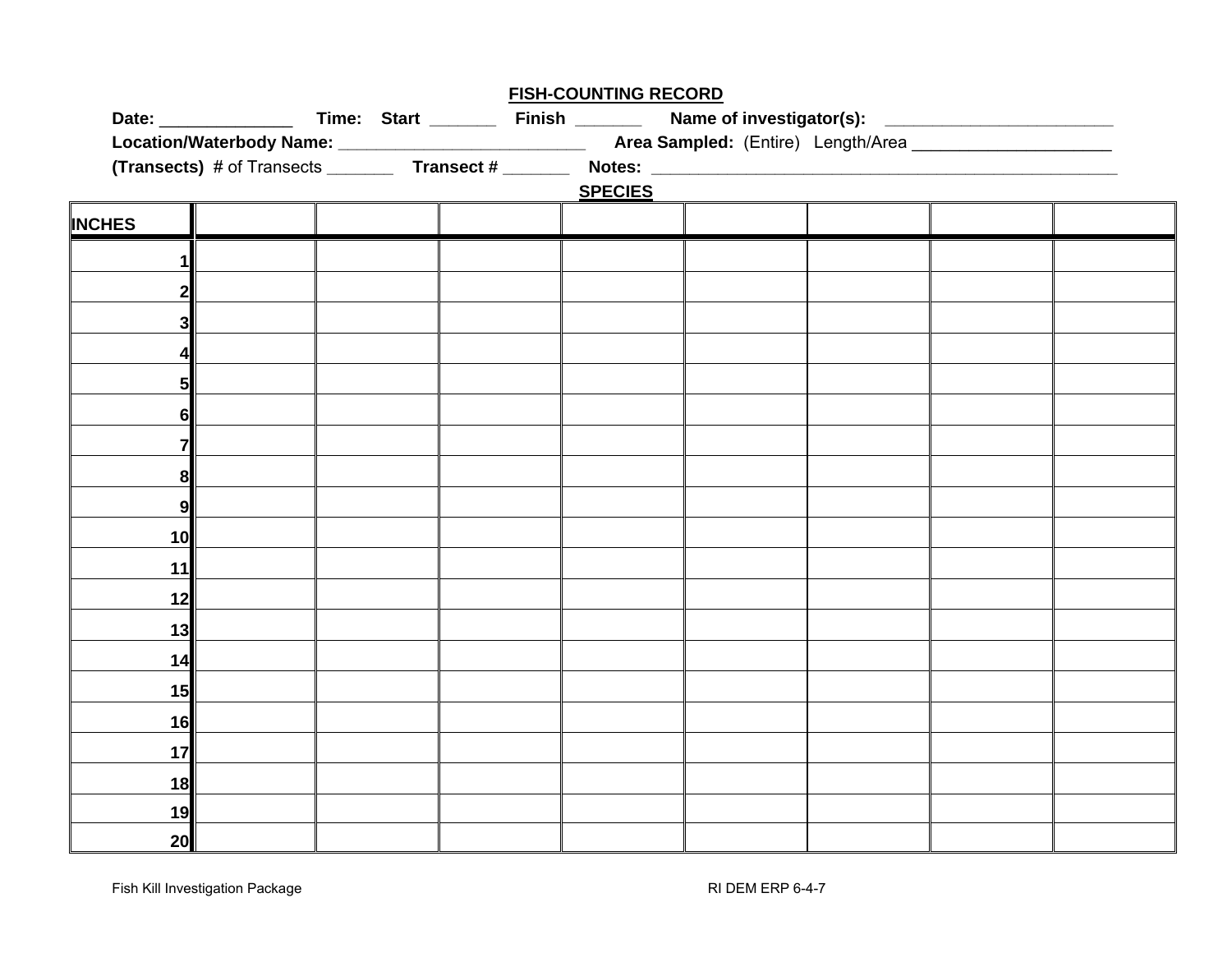### **R.I. Department of Environmental Management**

Division of Fish & Wildlife Fort Wetherill Marine Laboratory 3 Fort Wetherill Road Jamestown, Rhode Island 02835

#### **Fish Kill Response - Standard Operating Procedure (SOP)**

This SOP is a guide for Marine Fisheries staff in responding to reports of fish kills, and will be applicable to all fish, shellfish and other invertebrates found within Rhode Islands marine/estuarine waters. (See also the *[Protocol For DEM Response To a Report of an Environmental Incident](http://www.dem.ri.gov/topics/erp/6_3_1.pdf)  On Narragansett Bayy*.)

### **Definition of a fish kill**:

A 'fish kill' is a significant and sudden death of fish, shellfish and other aquatic animals. Such events are characterized by large numbers of animals dying over a short time, usually in a defined area.

### **Initial Notification**

- 1. When a call is received, the staff member who receives the call should fill out the *[Fish Kill](http://www.dem.ri.gov/topics/erp/6_4_2.pdf)  Notification Form.*
- 2. If a call is received from a private party, contact DEM Emergency dispatch at 222-3070 so information can be routed to the proper office(s).
- 3. Based on the initial report, proper staff should be notified to respond.
- 4. The number of staff to respond will be determined by the size/severity of the kill.
- 5. Responding staff should locate proper forms, equipment and ice (located in dry lab freezer), and proceed to the site. (Refer to the *[Fish Kill Response Equipment Checklist](http://www.dem.ri.gov/topics/erp/6_4_3.pdf)* for a full list of equipment and the *[Fish Kill Investigation Package](http://www.dem.ri.gov/topics/erp/6_4_7.pdf)* for a complete set of forms.)

#### **Once on location:**

- 1. Talk to any witnesses/observers. Take a statement from any person at the scene who may have pertinent information. Their identity should be established, and statements should be signed and witnessed.
- 2. Any information recorded during an inspection should be written in pen. Do NOT use pencil!
- 3. Determine the extent of the kill by walking the length of shoreline or accessing the site by boat.
- 4. If visual observations confirm an obvious chemical contaminant, immediately contact the DEM Office of Emergency Response.
	- During normal business hours (Mon-Fri, 8-4), call (401) 222-1360. Otherwise -- off-hours or if unsuccessful reaching that number -- call the DEM Division of Law Enforcement at (401) 222-3070.
	- If there is chemical contamination, do NOT sample the area! Wait for the DEM Office of Emergency Response to provide further instructions.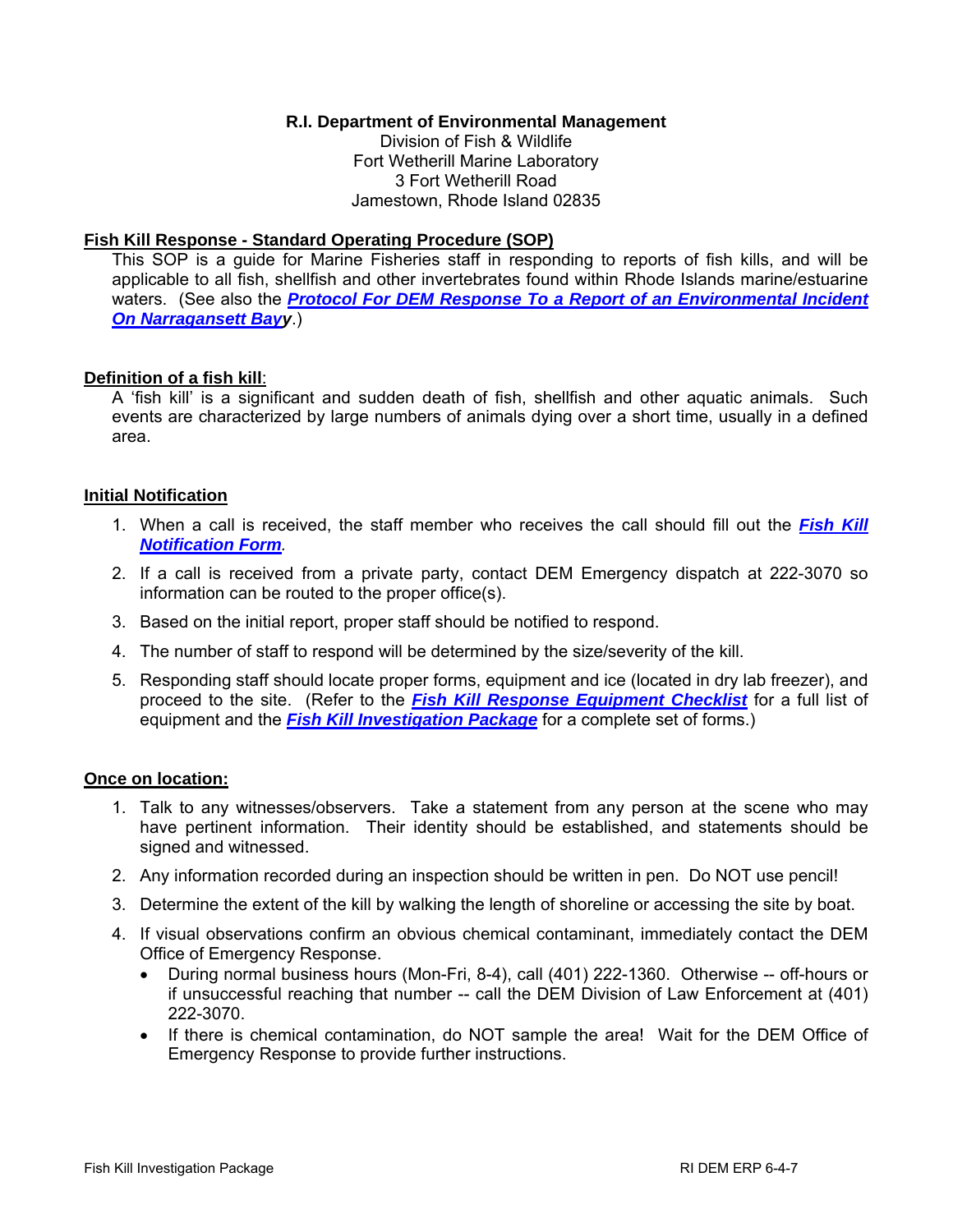- 5. If no chemical contamination is observed, proceed with an investigation. Begin to fill out *The [Fish Kill Investigation Report Form](http://www.dem.ri.gov/topics/erp/6_4_6.pdf)* and continue to use it throughout site inspection. Information should include, but is not limited to:
	- # of fish  $-$  Symptoms/ conditions
	- Weather  **Dimensions**
	- Species affected Water quality
- 6. Photographs should be taken of the entire site. Evidence of dead or affected fish and any other materials suspected of being associated with the fish kill should also be photographed. The date, time and location of sequential photographs, and the name of the photographer should be recorded in the field notebook.
- 7. Take water quality samples along the entire extent of the kill. Sampling should be conducted in the kill zone and in unimpacted areas. Document the exact location of each sample in the field notebook.
	- a. Water samples for analysis should be taken in clean plastic *Nalgene* bottles.
	- b. The bottle should be held underwater with its cap on until the desired depth is reached.
	- c. Proceed to remove the cap and fill the bottle up to its neck.
	- d. The sample bottle should now be sealed without retaining an air bubble.
	- e. Place bottles on ice in a cooler.
- 8. If possible, control or background conditions should be sampled using the same methods as described above. (Control samples capture water quality conditions outside of the kill zone.)
- 9. Instruments should be calibrated before sampling and should be documented in field notes. YSI readings (temp, DO, salinity, conductivity) should be taken immediately when arriving at the fish kill site for the most accurate representation of water quality. All data should be recorded in field notebook and should be dated and signed.
- 10. When ready to take fish samples or handle fish, wear proper protection (gloves). If fish are alive, make every attempt to keep a few of them alive in ambient water. Do NOT place fish in "fresh" saltwater.
- 11. If no fish are alive, then place 3-5 of the freshest dead fish in separate bags and cover with bags of ice. Make sure each bag is labeled with a chain of custody tag. Do not place fish directly on ice!! Keep them in a cooler. Further investigation will determine whether water and/or fish samples should be sent to a lab for further evaluation.
- 12. Make physical observations, and if possible perform a simplified necropsy on a few fish. Refer to the *[Fish Kill Investigation Form](http://www.dem.ri.gov/topics/erp/6_4_6.pdf)* for a list of possible physical conditions. Look for any abnormalities, which could lead to a possible explanation of the fish kill. Record any relevant information in field notebook and data sheets. Photographs SHOULD be taken of dead or affected fish and any other affected organisms!!!!!
- 13. Based on the type of kill and/or location, the most accurate counting method should be determined by using one of the following:
	- a. Shoreline Count
		- Determine the length of the affected shoreline by subdividing the shoreline into equal segments of a fixed length.
		- Count the total number of segments in the affected shoreline.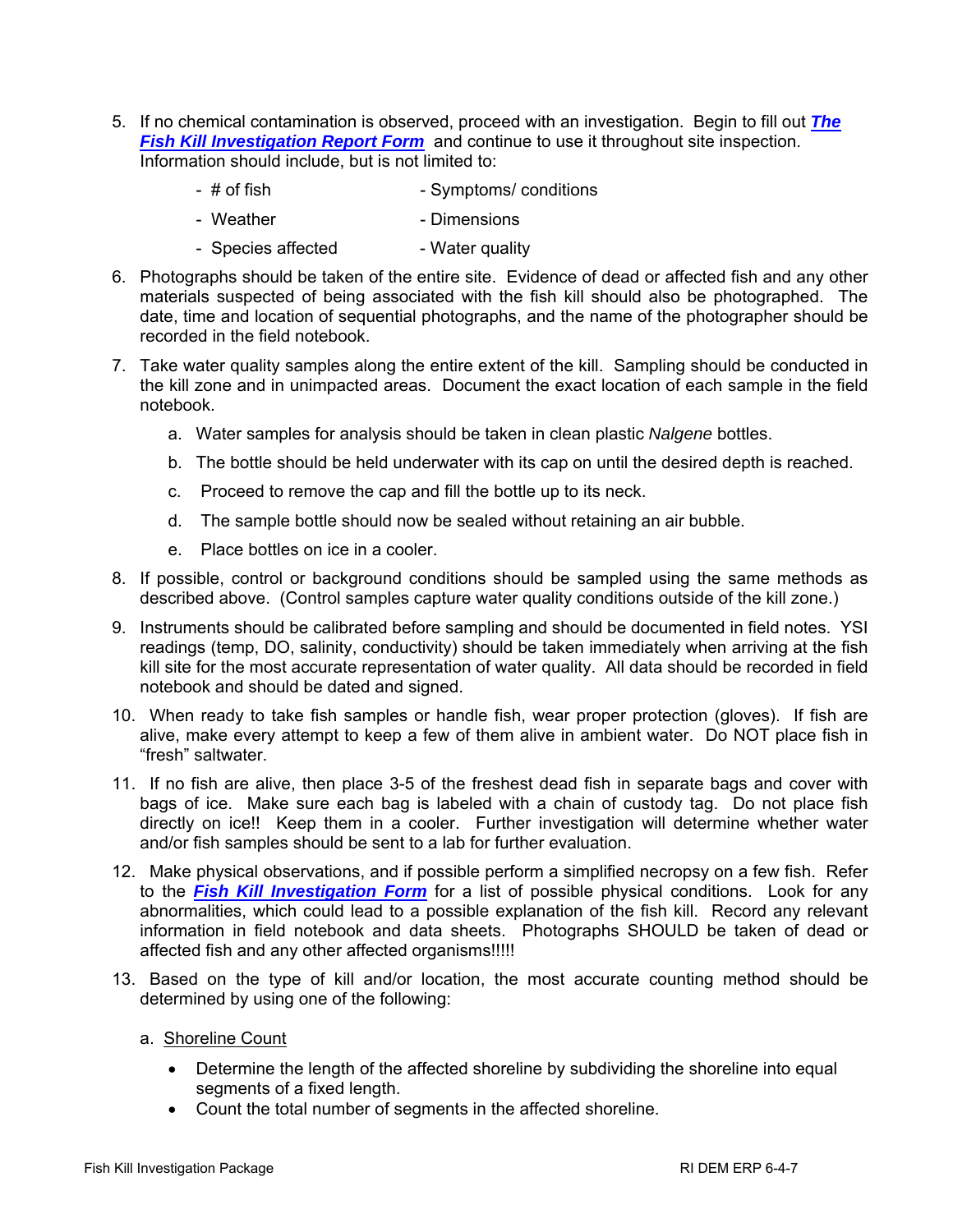- Then randomly select at least 3 segments.
- Multiply the average or total count of fish in each segment by the appropriate expansion factor.
- Hence:  $(\# \text{ of fish/segment}) \times (\text{total number of segments in fish kill zone}) = Estimate of$ total population killed
- **b.** Area sampling (lakes)
	- Total Number =  $#$  fish counted)  $x$  EV
	- EV = (Total area effected)/(area sampled)
	- For example: 100 fish were counted in an area of 10 acres2. The lake was 100 acres2. Hence: Total number = 100 x (100/10) = 1000 fish
- **c.** Complete Count
	- Count all fish over the entire extent of the kill. (This method is appropriate for a relatively small kill.)
- 14. Regardless of the counting method, staff should identify, measure and weigh (if appropriate), all fish within sampling area(s). Only fish larger than 6 inches should be weighed.
- 15. Record all information on the *[Fish Counting Record Form](http://www.dem.ri.gov/topics/erp/6_4_5.pdf).*
- 16. If deemed necessary by field staff, begin to measure appropriate water quality parameters by using the *Saltwater LaMotte Kit* and other test kits. Record all information in a field notebook and on correct forms.
- 17. When all water quality testing is complete, a field biologist should determine whether fish and/or water samples should be brought to a laboratory for further testing.
- 18. If the field biologist determines that further testing is needed, contact the appropriate laboratory for proper instructions and handling methods. Appropriate laboratories include:
	- Pathology
		- 1. URI-East Farm, Pathology (fish/shellfish) Contact: Marta Gomez-Chiarri, Pathologist (401) 874-2917
	- **Toxicology** 
		- 1. RIDOH Laboratory, Toxicology & Microbiology Contact: Dr. Ewa King, (401) 222-1999 (toxicology) Contact: Dr. Ken Jones, (401) 222-5596 (microbiology)
		- 2. ESS Laboratory, Toxicology Contact: Kevin Braga, (401) 578-2036 (cell)
	- Water Quality
		- 1. BAL Laboratory, Microbiology (68M00331723) Contact: Darlene Capuano, Director, (401) 785-0241
		- 2. R.I. Analytical, Microbiology (68M00331727)
		- Contact: Leslie Koon, (401) 737-8500 ext 109
- 19. Any samples taken to a lab should include a chain of custody tag, in which all information should be filled out.